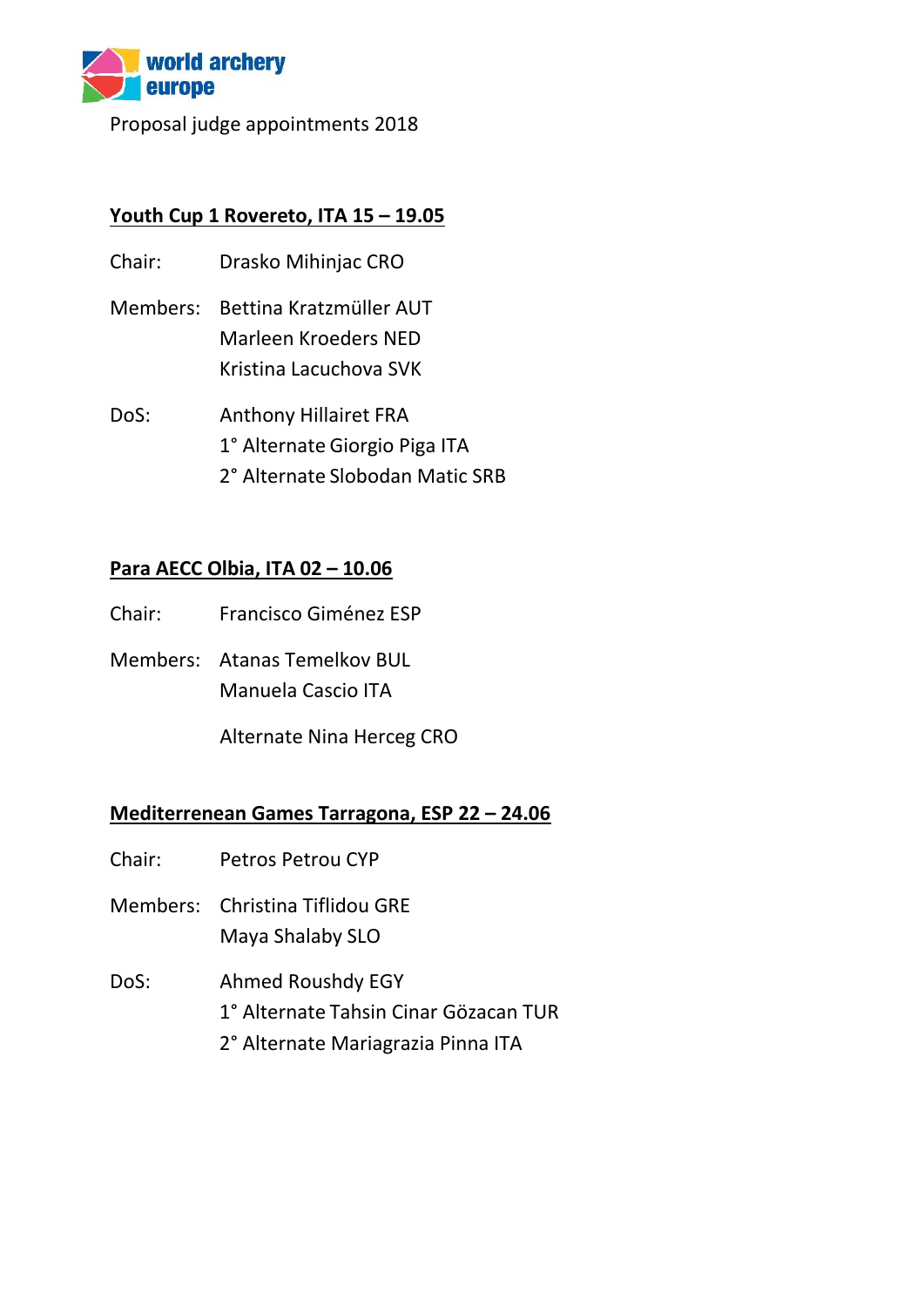# **European Youth Championship + CYOQ Patras, GRE 26 – 30.06**

| Chair:  | <b>Martino Miani ITA</b>          |
|---------|-----------------------------------|
| Member: | Christoph Schillinger AUT         |
|         | Marc Gys BEL                      |
|         | Andjelko Praskalo CRO             |
|         | <b>Bjarne Strandby DEN</b>        |
|         | Carsten Kühn GER                  |
|         | Aikaterina Plakouda GRE           |
|         | Marusa Rusjan SLO                 |
|         | Aslihan Muazzez Unsal TUR         |
| DoS:    | Irena Rosa SLO                    |
|         | 1° Alternate Biljana Mitrovic SRB |

2° Alternate Klaus Lykkebaek DEN

#### **Para AECC Nove Mesto, CZE 01 – 08.07**

Chair: Katy Lipscomb GBR Nina Herceg CRO Rolf Volungholen SWE

Alternate Yuri Yogev ISR

#### **EGP Sofia, BUL 30.07– 03.08**

- Chair: Susan Richards GBR
- Member: Aurel Robu ROU Nataliya Rodionova UKR
- DoS: Niko Ylipelkonen FIN
	- 1° Alternate Maren Haase GER
	- 2° Alternate Klaus Lykkebaek DEN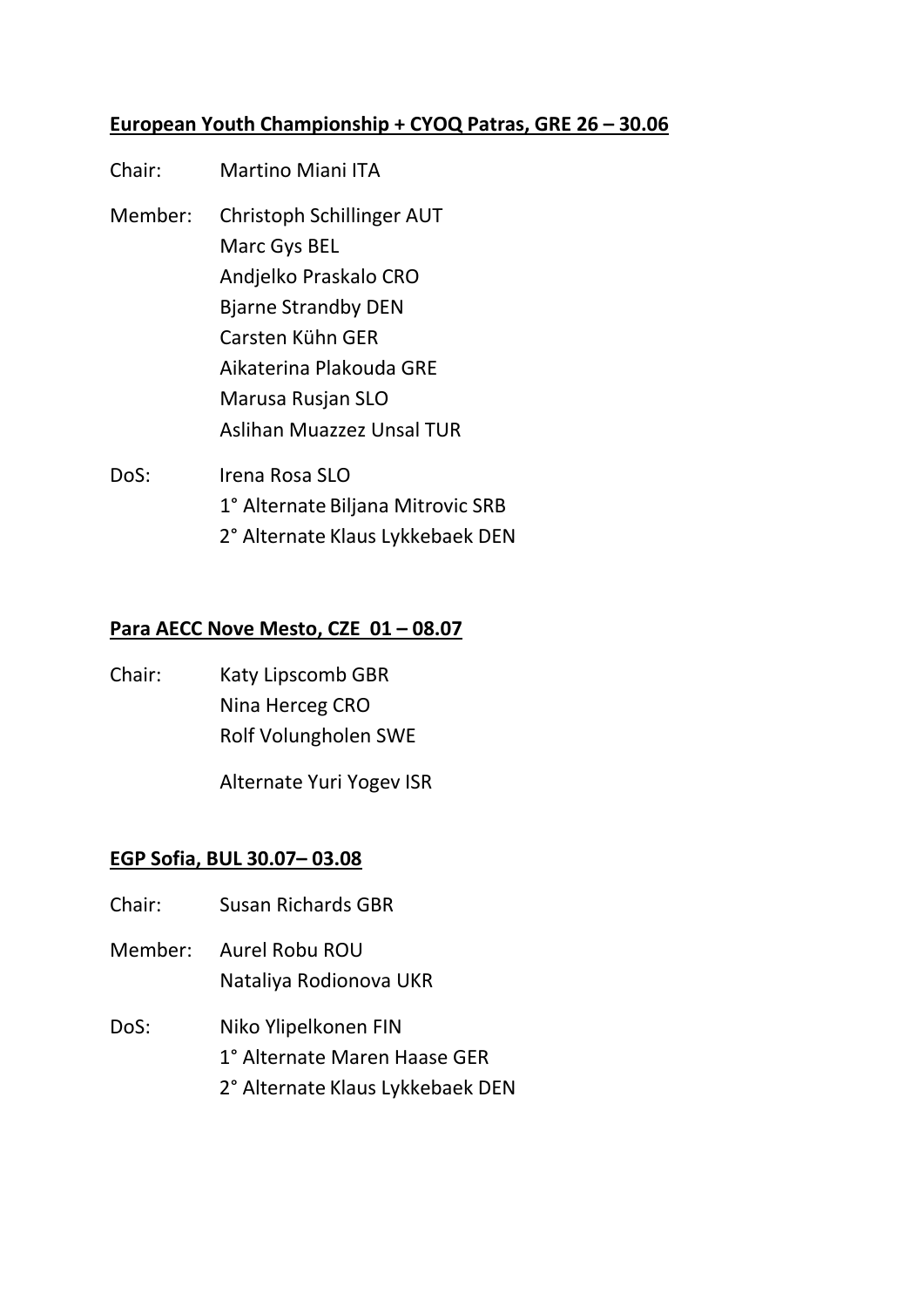# **European Para Championship Pilsen, CZE 11 – 19.08**

- Chair: Friederich Karle GER Member: Manfred Piesinger AUT Kristina Reitmeier CZE Flemming Skjoldborg DEN Pyry Ekholm FIN Denis Pacquet FRAU Marleen Kroeders NED Mariya Larkina RUS Jessica Larsson SWE Dos: Rolf Volungholen SWE
- 1° Alternate Carsten Kühn 2° Alternate Christina Tiflidou GRE

## **European Outdoor Championship Legnica, POL 27.08 – 01-09**

- Chair: Graham Potts GBR
- Member: Helmut Pöll AUT Patrick Wiggeleer BEL Klaus Lykkebaek DEN David Catalan ESP Barry Brophy IRL Zorigto Mankhanaov RUS Svetlana Vran SLO ÜgurNacir TUR
- DoS: Christoph Schillinger AUT 1° Alternate Robert Potts GBR 2° Alternate Jean Martens BEL